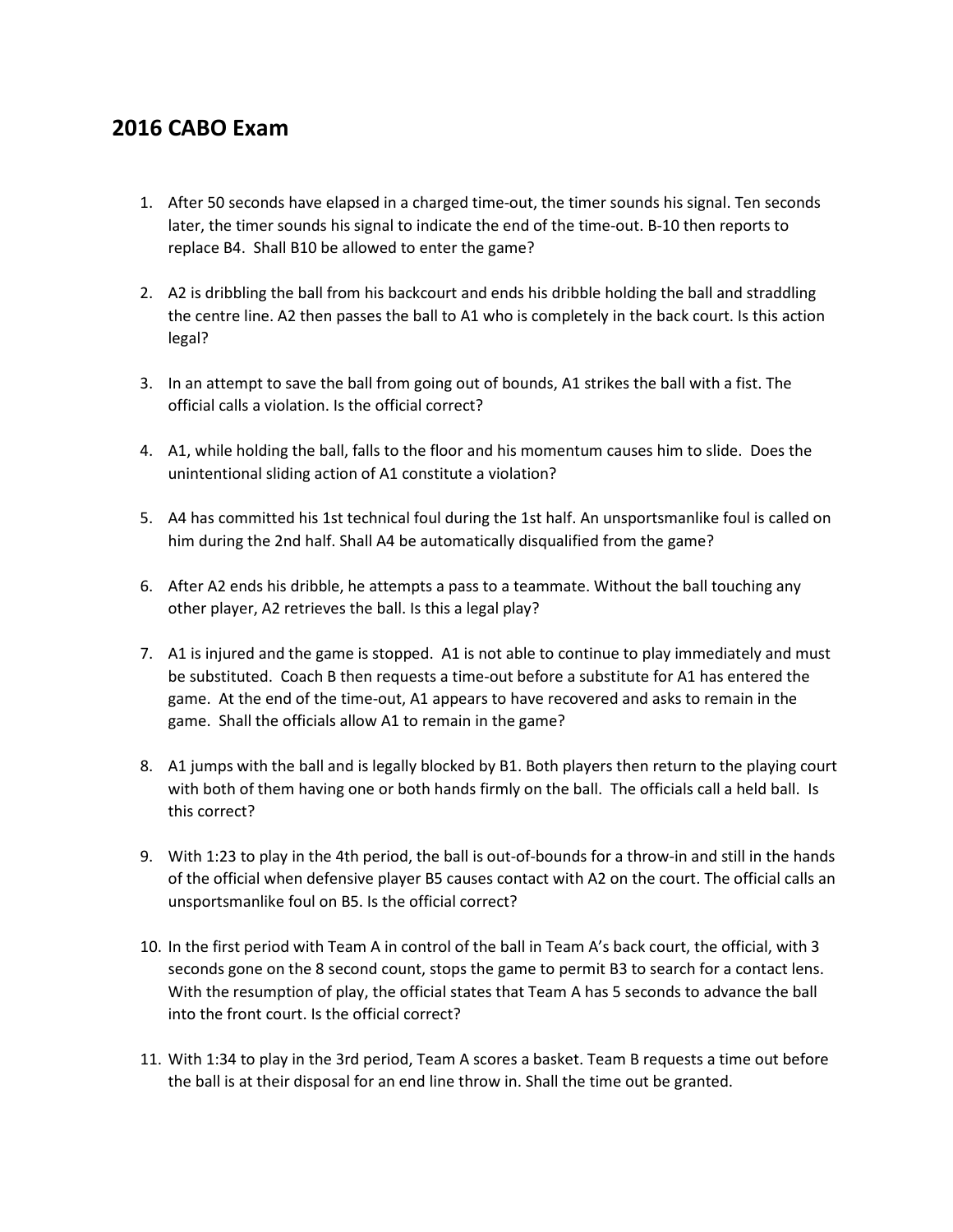- 12. A1 is setting a screen against defender B1. Must A1 face B1 for the screen to be legal?
- 13. A1's number is incorrectly recorded on the scoresheet. The error is discovered after the game has started. Should a technical foul be charged against the Team A Coach?
- 14. While A3 has the ball out-of-bounds for a throw-in, A1 fouls B2. As this is Team A's 6th foul of the period, B2 is awarded 2 free throws. Are the officials correct?
- 15. A1, while holding the ball, attempts a pass to A3 when B2 steps into the passing lane and slaps the ball to the floor. B2 then takes a couple of steps, picks up the ball and starts a dribble. Is this legal?
- 16. A1, while lying on the floor, gains control of the ball. A1 then begins a dribble while still lying on the floor, and then stands up on both feet. The official calls a travelling violation. Is the official correct?
- 17. With 0:46 to play in the 4th period, Team A is awarded a throw-in in Team A's back court following an out of bounds violation. Coach A requests and is granted a time-out. Following the time out Coach B requests and is granted a time-out. The official resumes play with a Team A back court throw-in nearest the point of the out of bounds violation. Is the official correct?
- 18. On a shot for goal by A4, the ball lodges between the backboard and the ring. The alternating possession arrow favors Team A. Should the 24-second clock be reset?
- 19. Team A is awarded a front court throw-in with 10 seconds remaining on the shot clock. During the throw-in, B4 deliberately contacts the ball with his leg. On the subsequent throw-in by Team A, shall the shot clock be reset to 14 seconds?
- 20. On a backcourt throw-in, shall the 8-second count and the 24-second clock start at the same time?
- 21. A1 intercepts a team B pass and dribbles towards the opponent's basket. Defensive player, B2, contacts A1 from the side in an attempt to stop the fast break and there is no defensive player between the offensive player and the opponent's basket. The official calls an unsportsmanlike foul. Is this correct?
- 22. On a field goal try by A3, the ball is rolling on the ring and still has a possibility to enter the basket when B2 touches the ring. The official calls basket interference. Is the official correct?
- 23. A1 straddles the centre line to start the 2nd period and attempts to pass the ball to A2. A2 jumps from his frontcourt, catches the ball while airborne and lands straddling the centre line. Has a backcourt violation occurred?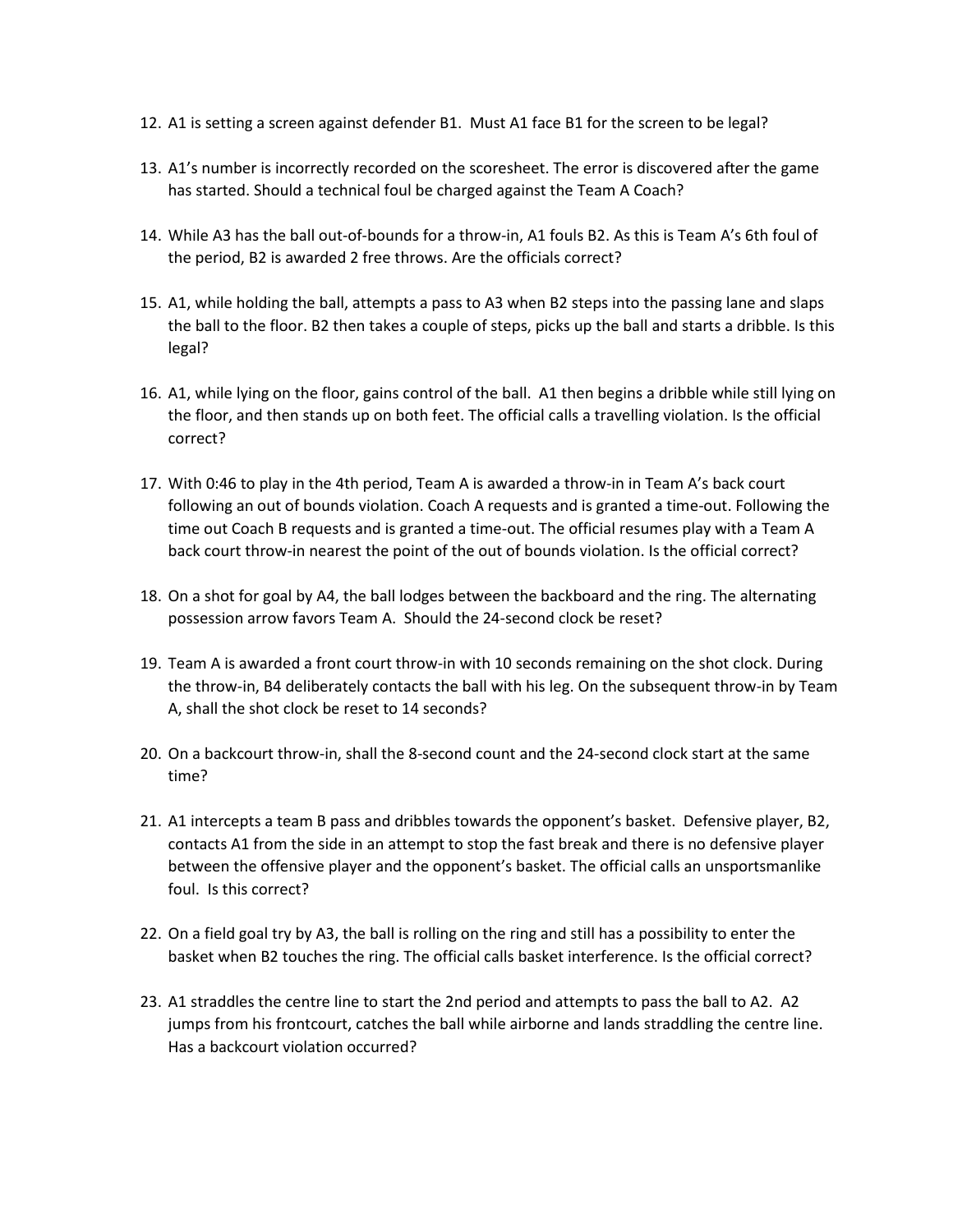- 24. During an alternating possession throw-in by Team A, A3 is charged with an illegal screening foul. Should Team A lose its right to the next alternating possession?
- 25. A1 is driving to the basket when B1 falls backwards to the floor without contact having occurred between these players or after negligible contact followed by B1's theatrical display. A warning for such action has already been communicated to the team B players through the team B coach. Shall a technical foul be called on B1?
- 26. With 1:12 to play in the 4th period of the game A1 dribbles in the frontcourt with 6 seconds remaining on the shot clock when B1 commits an unsportsmanlike foul on A1. A time-out is now granted to coach A. Following the timeout, the officials award A1 2 free throws, followed by a team A throw-in at the centre line extended, opposite the scorer's table, and a new 24 second shot clock period. Are the officials correct?
- 27. Airborne player A1, in the act of shooting a 2-point field goal, is fouled by B2. A1 then passes the ball to A3 before returning to the floor. The foul by B2 is the third team foul in the period. The official awards A1 2 shots. Is this correct?
- 28. On a 2-point field goal attempt by A3, the ball is within the basket when A4 then touches the ball from above. The official calls an interference violation and disallows the basket. Is the official correct?
- 29. After the signal sounds to end the 3rd period, B6 is assessed a technical foul. Shall this foul count as a player foul and count towards the team foul penalty situation in the 4th period?
- 30. A3 is dribbling the ball in team A's back court when the official stops the game because of an injury to B5. When the game was stopped, the back- court count was at 6 seconds. When the game resumes with a team A back court throw-in, will team A get a new 8 second count as well as a new 24 second count?
- 31. A1 attempts a jump shot for a field goal from the 2-point field goal area. While the ball is in the air, the shot clock signal sounds. After the signal, with A1 still in the air, B1 commits an unsportsmanlike foul on A1 and the ball then misses the ring. The officials award 2 free throws to A1, followed by a team A throw-in at the centre line extended, opposite the scorer's table. Is this correct?
- 32. While airborne, A2 attempts a try for goal and then returns to the floor with both feet. A2 is then fouled by B3. The ball did not enter the basket. The official rules that A2 was in the act of shooting. Is the official correct?
- 33. A4 shoots and releases the ball in attempt for a goal. The horn then sounds to end the 3rd period. The ball, still on its upward flight, is then tipped and enters the basket. Shall the goal count?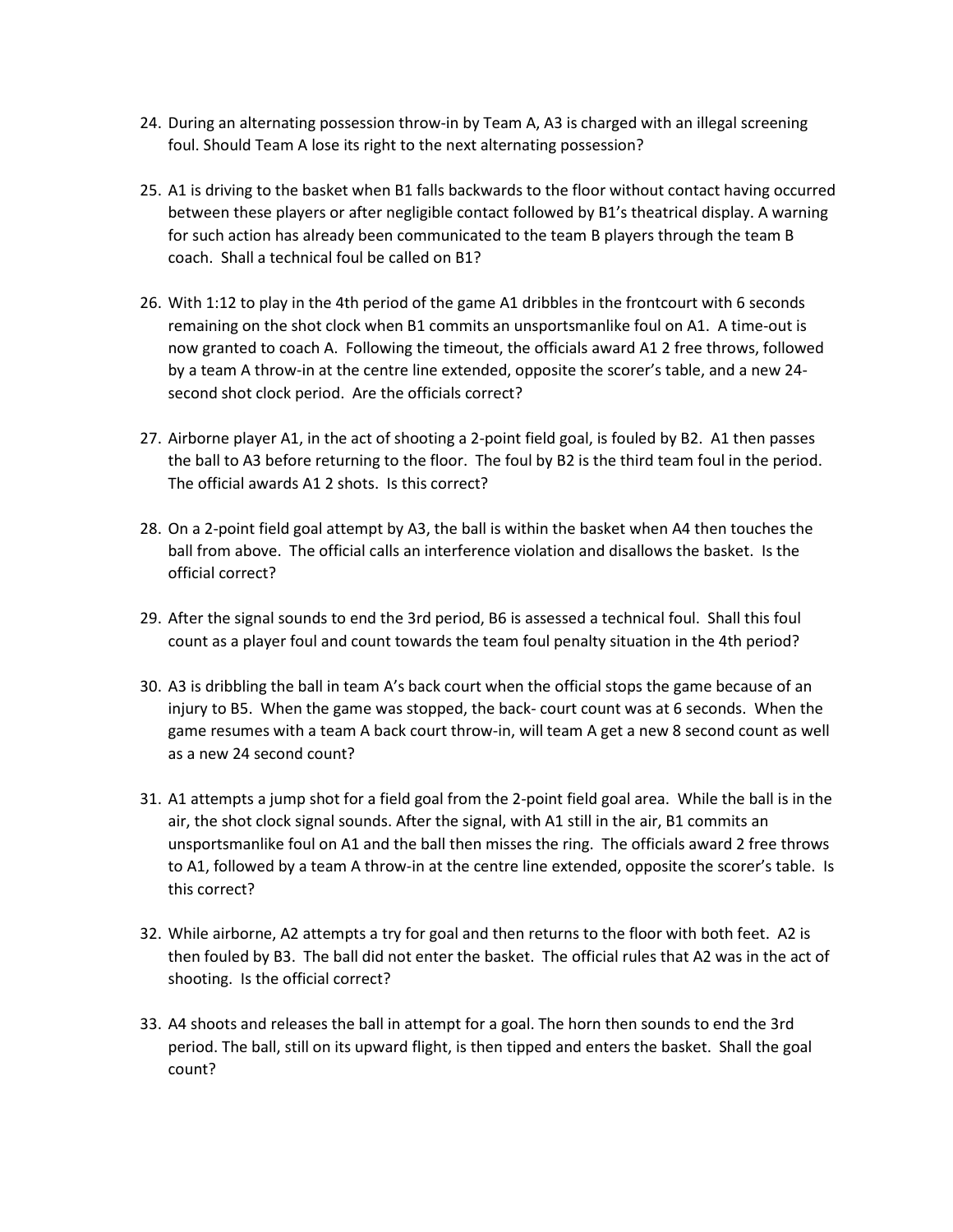- 34. In an attempt to establish an initial legal guarding position, B1 steps in front of dribbler A4. B1 is facing A4 and has both feet on the floor. Within a fraction of a second, A4 then contacts B1 and both players go to the floor. The official rules that B1 did not give dribbler A4 enough time to avoid contact and calls B1 for a blocking foul. Is the official correct?
- 35. B1 commits a foul on dribbler A1. A10 substitutes for A1. An official puts the ball at the disposal of A2 for a throw-in. It is then discovered that the foul by B1 was the 5th foul by Team B in the period. The officials ask that A1 re-enter the court to attempt the free throws. Both free throws are successful. Must A1 remain as a player for at least one running phase of the game clock?
- 36. Offensive player A2 sets a screen directly behind stationary player B3, just short of contact. A2 has both feet on the floor and is stationary within his cylinder. B3 contacts A2 and both players fall to the floor. The official calls a team control foul on A2. Is the official correct?
- 37. A2 releases a shot for goal from the 3-point area. The ball, while on its upward flight, is touched by A5 who is in team A's 2-point area. The ball continues its flight and enters the basket. Should 3 points be awarded to team A?
- 38. A1 is in the act of shooting. Before the ball is released on a shot, B4 fouls A3. The official blows the whistle for the B4 foul. Subsequently, A1 finishes his shot with a continuous motion which started before the foul occurred and the ball enters the basket. The officials cancel the basket. Is this correct?
- 39. A1 dribbles from his backcourt and stops his forward motion still dribbling while both feet are in the frontcourt but the ball is being dribbled in the backcourt. The official continues his 8-second backcourt count. Once 8 seconds has elapsed, the official calls an 8-second backcourt violation. Is the official correct?
- 40. At the start of the game, jumper A4 taps the ball directly out-of-bounds. On the subsequent throw-in by B3, A2 is the first player to gain possession of the live ball on the playing court. Should the alternating possession arrow now favor Team B?
- 41. Before A5's final free throw is released, B2 enters the restricted area followed by A1. A5 releases the attempt, the ball hits the ring but is unsuccessful. The official calls a violation on B2 and awards another free throw. Is this correct?
- 42. A1 is injured and the game is stopped. As A1 is not able to continue to play immediately, an official blows his whistle making the conventional sign for a substitution. Coach B requests a time-out after a substitute for A1 has entered the game. At the end of the time-out, A1 appears to have recovered and asks to remain in the game. Shall the officials allow A1 to remain in the game?
- 43. With 0:26 to play in the 4th period of the game A1 has dribbled for 6 seconds in team A's backcourt, when B1 commits the 3rd foul for team B in this period and team A is granted a time-